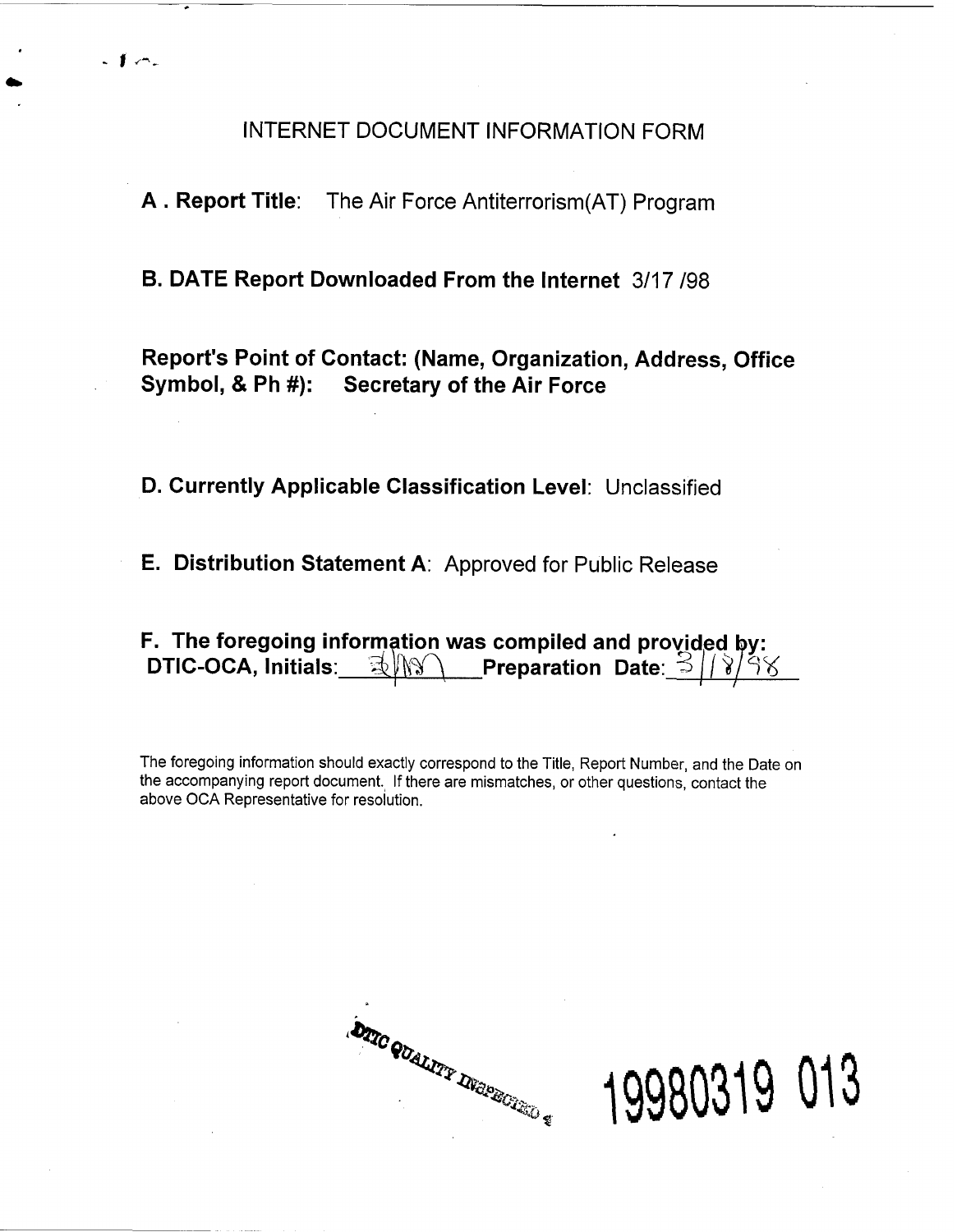# **BY ORDER OF THE AIR FORCE INSTRUCTION 31-210** *SECRETARY OF THE AIR FORCE 1 JULY 1997*

*Security* 



\* 1**1** and the

# *THE AIR FORCE ANTITERRORISM (AT) PROGRAM*

# **COMPLIANCE WITH THIS PUBLICATION IS MANDATORY**

**NOTICE**: This publication is available digitally on the SAFIAAD WWW site at: http://afpubs.hq.af.mil. If you lack access, contact your Publishing Distribution Office (PDO).

| OPR: HQ AFSPA/SPOP (Capt Janice C.  | Certified by: HQ USAF/SF (Brigadier General Ri- |
|-------------------------------------|-------------------------------------------------|
| Pegram)                             | chard A. Coleman)                               |
| Supersedes AFI 31-210, 1 July 1995. | Pages: 17                                       |
|                                     | Distribution: F                                 |

This instruction implements AFPD 31-2, **Law** *Enforcement;* DoDD 2000.12, *DoD Combating Terrorism Program,* September 15,1996; DoDI 2000.14, *DoD Combating Terrorism Program Procedures,* June 15, 1994; and DoD 0-2000.12-H, *Protection of DoD Personnel and Activities Against Acts of Terrorism and Political Turbulence,* February 1993. It establishes responsibilities and guidance for the Air Force Antiterrorism Program and integrates security precautions and defensive measures.

# *SUMMARY OF REVISIONS*

This revision reiterates the US policy and response to terrorism (paragraph I), further defines responsibilities for HQ USAF agencies, further describes installation commanders' responsibilities regarding an installation antiterrorism and force protection program (paragraph 2.14), describes antiterrorism training requirements (paragraphs 3-4), adds another DoD reference and clarifies THREATCON status (Atch I), adds an attachment describing antiterrorism measures (Atch 2), adds an attachment describing terrorist threat assessment guidelines (Atch 3), and corrects typographical errors. Changed material is indicated by al.

**1. Air Force Antiterrorism (AT) Program.** The Air Force AT program seeks to deter or blunt terrorist acts against the US Air Force by giving guidance on collecting and disseminating timely threat information, creating awareness programs, allocating funds and personnel, and implementing defensive measures. The US position on terrorism is unequivocal: Firm opposition to terrorism in all its forms and wherever it takes place. Several national security decision directives as well as the statements by the President and senior officials confirm this policy:

1.1. The US Government is opposed to domestic and international terrorism and is prepared to act in concert with other nations or unilaterally when necessary to prevent or respond to terrorist acts.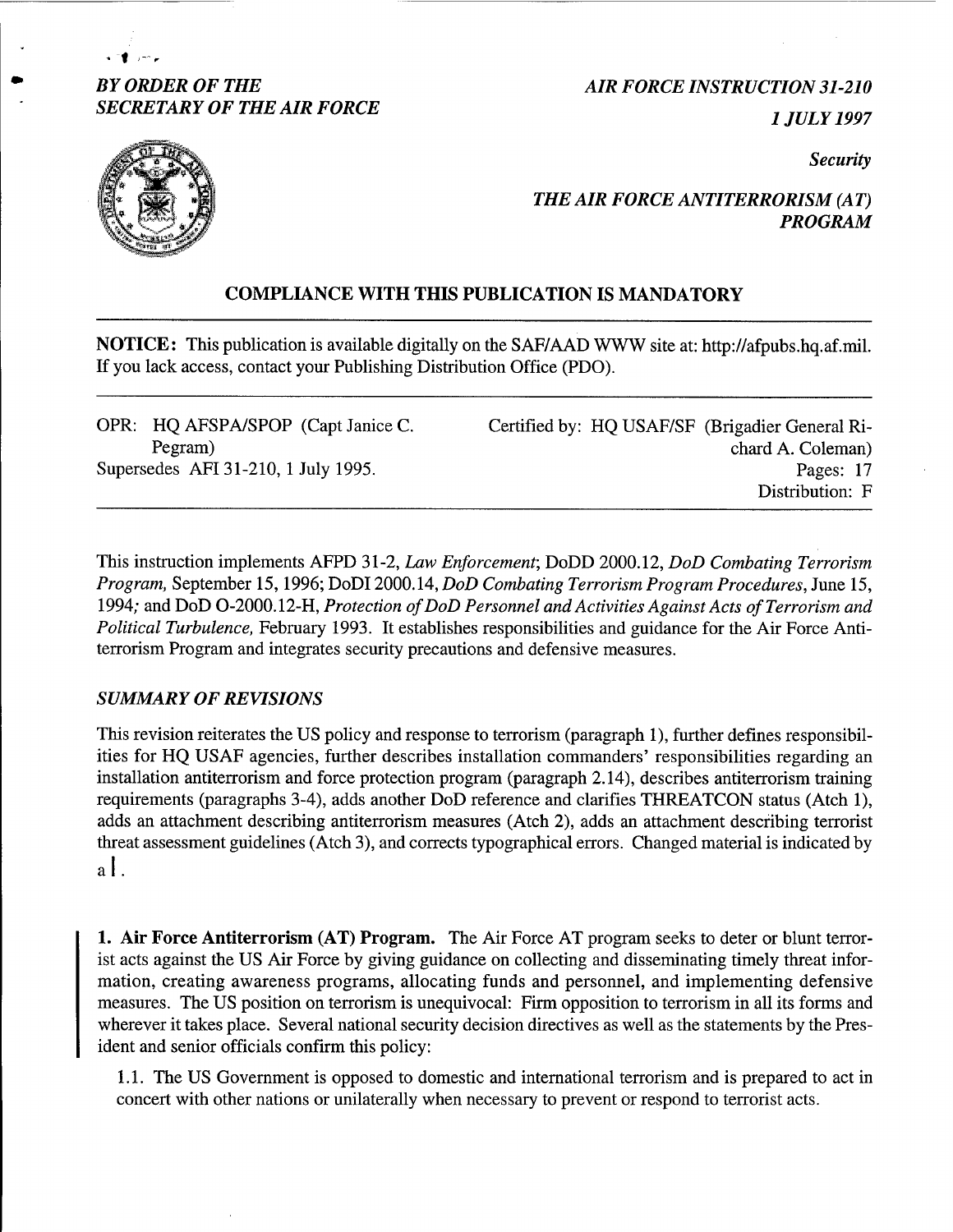1.2. The US Government considers the practice of terrorism by any person or group a potential threat to its national security and will resist the use of terrorism by all legal means available.

1.3. States that practice terrorism or actively support it will not do so without consequence. If there is evidence that a state is mounting or intends to conduct an act of terrorism against this country, the United States will take measures to protect its citizens, property, and interests.

1.4. The US Government will make no concessions to terrorists. It will not pay ransoms, release prisoners, change its policies, or agree to other acts that might encourage additional terrorism. At the same time, the United States will use every available resource to gain the safe return of American citizens held hostage by terrorists.

1.5. The United States will act in a strong manner against terrorists without surrendering basic freedoms or endangering democratic principles, and will encourage other governments to take similar stands.

1.6. US policy is based upon the conviction that to give in to terrorist's demands places even more Americans at risk. This no-concessions policy is the best way of ensuring the safety of the greatest number of people.

**2. Responsibilities.** Planning an effective antiterrorism program requires all Air Force personnel to participate. Those responsible include:

2.1. Secretary of the Air Force Financial Management and Budget (SAF/FMB). Includes approved antiterrorism budget requests in the President's budget, authorizes the budget, and issues funds.

2.2. Secretary of the Air Force Director of Special Investigations (SAFIIGX). Disseminates information concerning US Air Force general officers' and equivalent-grade Air Force civilians' travel to highthreat areas to the Air Force Office of Special Investigations and, if requested, facilitates threat briefings for travelers.

2.3. Secretary of the Air Force Public Affairs (SAFIPA). Uses public affairs personnel to disseminate information to the public at the first indication of a terrorist incident.

2.4. The Air Force Civil Engineer (HQ USAF/ILE). Gets project approval and funding to construct and modify facilities. Ensures planning and design of new construction projects include AT features.

2.5. Headquarters Air Force Deputy Chief of Staff for Personnel (HQ USAFDP). Upon completion of antiterrorism training requirements, and as revisions are accomplished, HQ USAFDP will direct career field managers and AETC to include training as appropriate in initial skills and where needed in supplemental and professional continuing education courses.

2.6. Headquarters Air Force Judge Advocate General (HQ USAFIJA). Provides legal advice on AT

2.7. Headquarters Air Force Director of Transportation (HQ USAFJILT). Coordinates policies affecting DoD Travel Security Policy and issues changes to all MAJCOMs and FOAs. Distributes DoD Travel Advisories (TSA), and retransmits Office of the Assistant Secretary of Defense Special Operations/Low Intensity Conflict (OASD(SO/LIC)) messages. AF/ILT helps staff and coordinate authorizations for non-tactical armored vehicles.

2.8. Headquarters Air Force Director of Supply (HQ USAF/ILS). Assists HQ AFOSI in programming for non-tactical armored vehicles.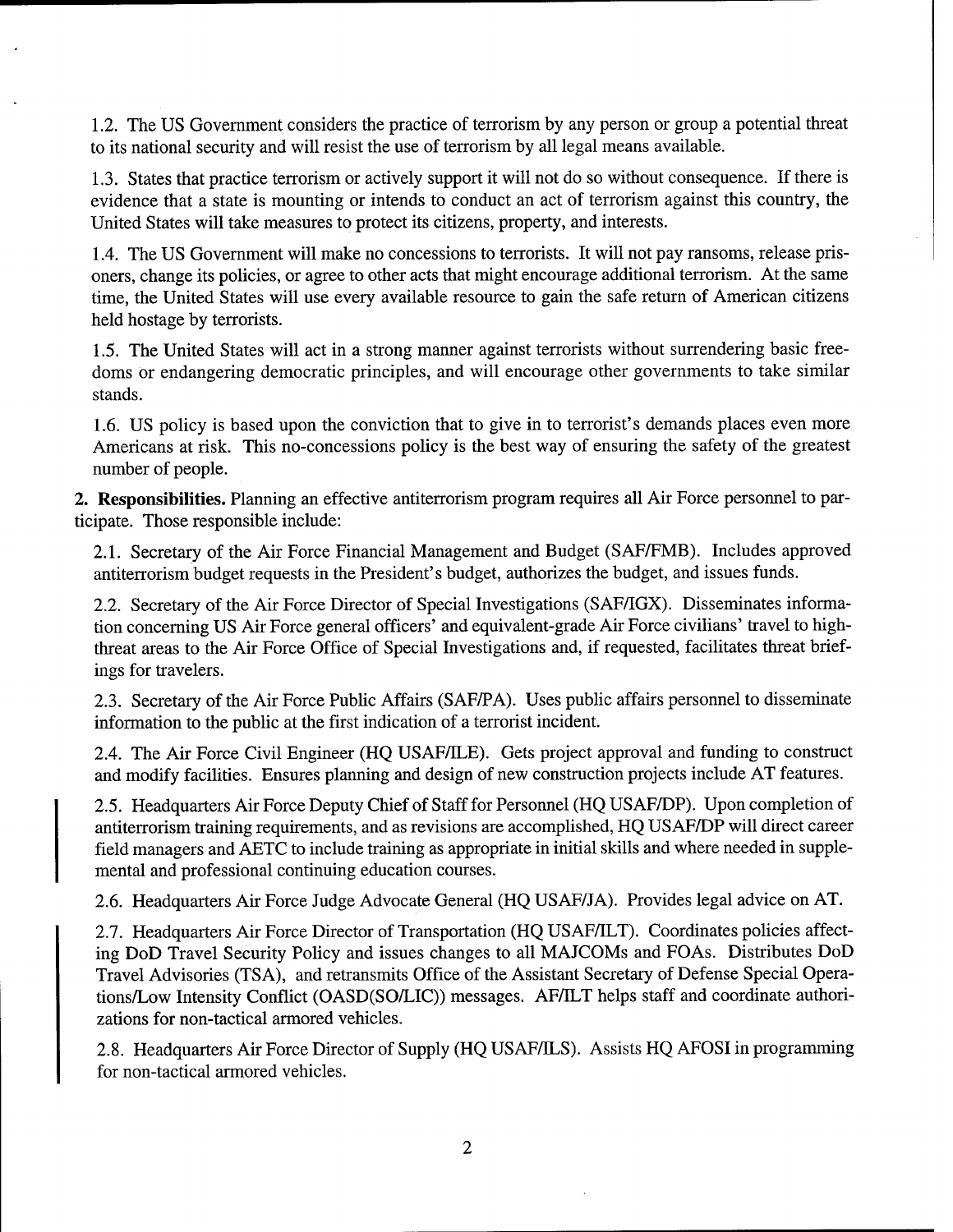2.9. Headquarters Air Force Surgeon General (HQ USAF/SG). Sets medical support requirements for antiterrorism planning.

2.10. Headquarters Air Force Director of Security Forces (HQ USAFISF). The Director of Security Forces is the focal point for AT matters and policy. This office:

2.10.1. Sets policy to implement the USAF Antiterrorism Program.

2.10.2. Receives and disseminates to appropriate Air Staff and Secretariat agencies, antiterrorism issues handled by the Joint Staff and the National Security Council.

2.10.3. Develops guidance on personal protection and physical security enhancements.

2.10.4. Monitors program element (PE) 28047 and facilitates funding for antiterrorism initiatives.

2.10.5. Evaluates antiterrorism equipment and supplies.

2.11. Headquarters Air Force Air and Space Operations (HQ USAF/XO).

2.11.1. Headquarters Air Force Director of Intelligence, Surveillance, and Reconnaissance (HQ USAFIXOI). Establishes polices and guidelines for gathering and disseminating current foreign intelligence on international terrorism.

2.11.2. The Headquarters Air Force Operations Center (HQ USAFKOOO)

2.11.2.1. Monitors worldwide terrorism incidents.

2.1 1.2.2. Addresses security and counterterrorism issues in operations plans and publications, where appropriate.

2.11.2.3. Relays to senior USAF leadership, short- and long-term measures to combat terrorism recommended by HQ USAFISF and AFOSI.

2.12. Headquarters Air Force Office of Special Investigations (HQ AFOSI). Provides special antiterrorism training, including the Protective Service Operations/AT Training Course, Senior Officer Security Seminar, and defensive driving courses. HQ AFOSI also:

2.12.1. Maintains counterintelligence (CI) data on terrorist activities affecting USAF or DoD resources.

2.12.2. Analyzes, studies, and assesses terrorist threats to Air Force people and resources for the Air Staff, commanders, and security planners.

2.12.3. Works with SAFIIGX to identify and brief high-risk individuals on potential threats and vulnerabilities.

2.12.4. Provides specialized protective services.

2.12.5. Disseminates the AFOSI Quarterly Threat Assessment Update for use in localized AT awareness briefings and in predeparture travel briefings.

2.12.6. Serves as the focal point for the USAF's Non-Tactical Armored Vehicle Program. Guidance for this program is in AFI 71-101, Vol. 11, Criminal Investigations, Counterintelligence, and Protective Service Matters.

2.13. Major Commands and Field Operating Agencies (MAJCOM and FOA). Help other Air Force organizations, US service branches, and Department of Defense (DoD) agencies reduce vulnerability to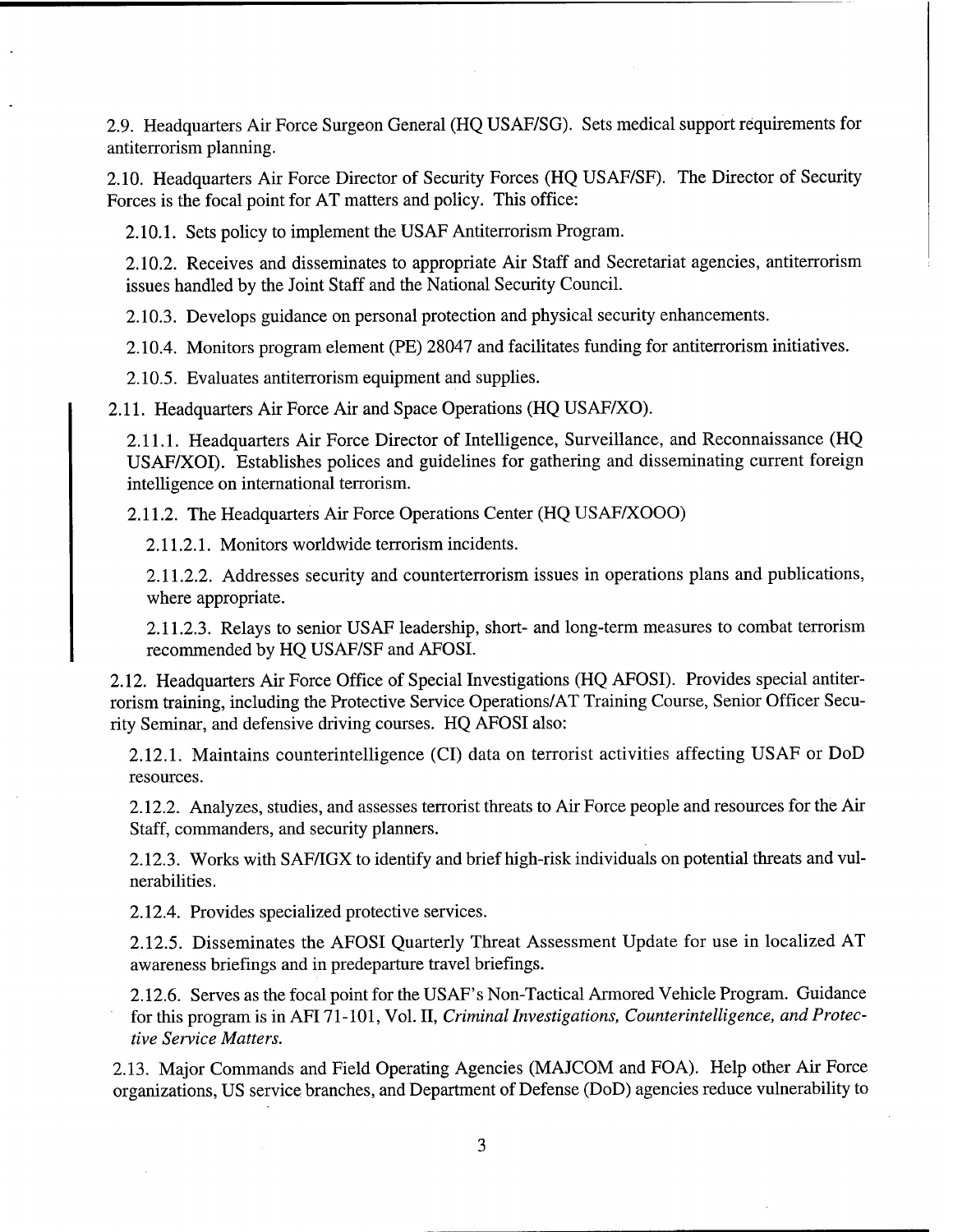terrorism. MAJCOMs and FOAs must establish an antiterrorism program tailored to the local mission, conditions, and the terrorist threat.

2.13.1. MAJCOMs ensure actions to combat terrorism outside the United States comply with applicable status of forces agreements (SOFAS), other international agreements, and memoranda of understanding.

2.13.2. MAJCOM and FOA commanders decide if senior Air Force officials assigned to or visiting high-threat areas should be designated high-risk personnel.

2.14. Installation Commanders. Implement an antiterrorism and force protection program to combat the local terrorist threat and support the US Air Force antiterrorism program. This program should identify tasked agencies, required actions, and a means of exercising and evaluating the program through annual operational and command post antiterrorism exercises. Installation commanders or their designees will also:

2.14.1. Establish or designate a command office or focal point for AT.

2.14.2. Ensure their AT office or focal point maintains a library of the following publications to establish and tailor an installation AT program:

2.14.2.1. DoDD 2000.12, *DoD Combating Terrorism Program* 

2.14.2.2. DoD 0-2000.12-H, *Protection of DoD Personnel and Activities Against Acts of Terrorism and Political Turbulence.* 

2.14.2.3. DODI 2000.14, *DoD Combating Terrorism Program Procedures* 

2.14.2.4. DoDD 5200.8, *Physical Security Program* 

2.14.2.5. Joint Publication 3-07.2, *Joint Tactics, Techniques, and Procedures for Antiterrorism* 

2.14.2.6. Other publications listed in Attachment 1 may also provide useful information and are recommended.

2.14.3. Ensure their AT officer/NCO receives formal education via Level II and preferably the USA Combating Terrorism on Military Installations and/or Bases Course.

2.14.4. Establish a base level antiterrorism awareness and security program appropriate to the local threat. Provide information on local threat, the means by which THREATCONs and changes to THREATCONs are issued to the installation populace, incident reporting procedures, and personal defense measures to all assigned personnel. Ensure newly assigned personnel are briefed at the earliest opportunity. Effectiveness of the program requires participation by all base personnel and we encourage a continuing education program which includes all family members.

2.14.4.1. Ensure their training and awareness program meets the requirements of Paragraph 4, Training.

2.14.4.2. Ensure their awareness program and Level I training is a coordinated effort by AFOSI, security police, public affairs, intelligence, and other base support activities.

2.14.5. Include antiterrorism force protection planning actions in the Installation Security Plan, to ensure the installation can respond to a terrorist attack.

2.14.6. Establish crisis management plans and conducting physical or resource protection security surveys to address the installation's susceptibility to terrorist attacks. Base these surveys on local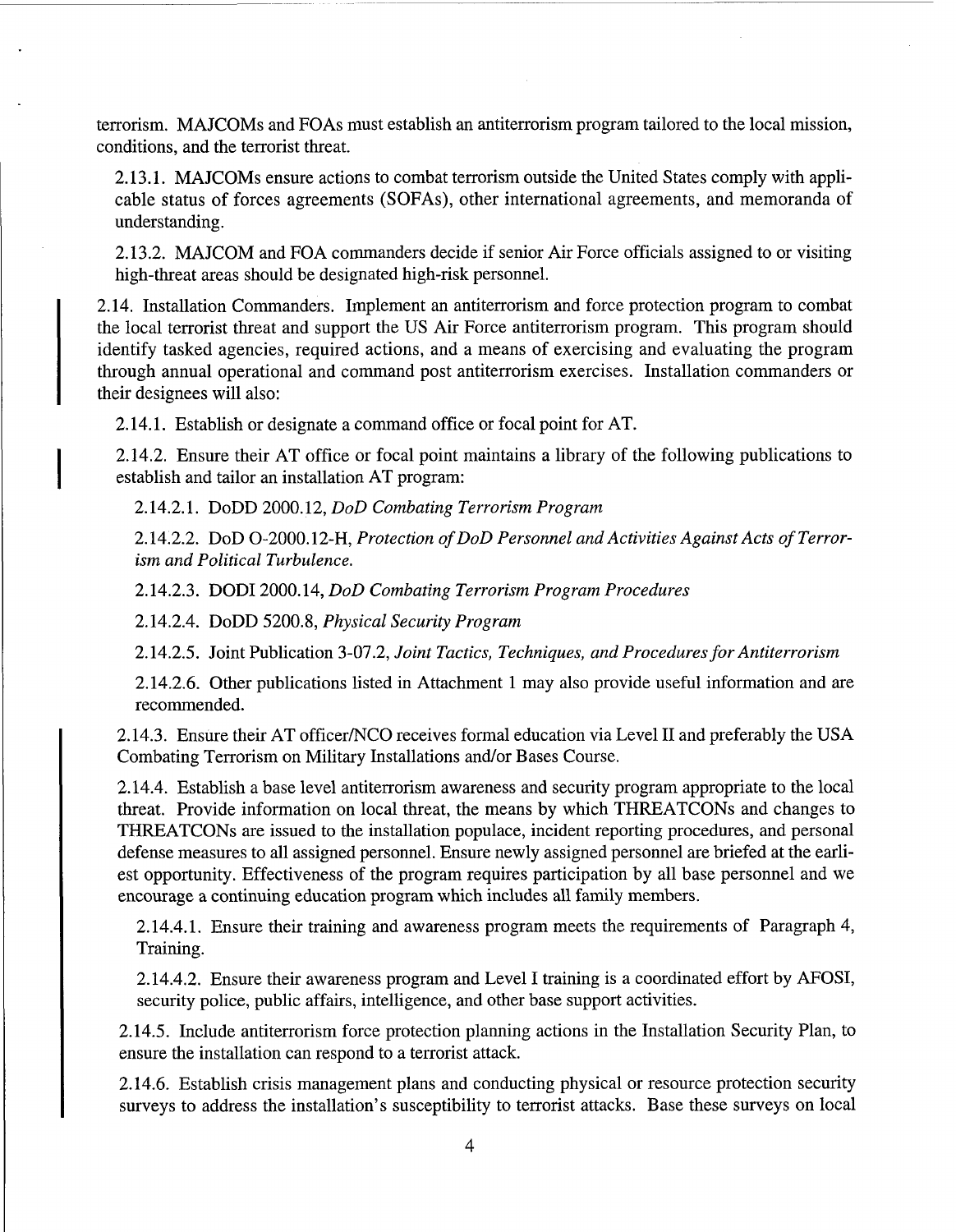conditions, historical terrorist modus operandi, and the reasonable assessment of future tactics. Focus on local groups or groups expected to operate in the local area and their methods of attack.

2.14.6.1. Continuously evaluate available information about local terrorist activity to determine whether there is a terrorist threat to installation facilities or personnel. If the information warrants action, select and declare the appropriate THREATCONs. Commanders may modify OPTIONAL actions of THREATCONs based on their requirements and the local threats.

2.14.7. Develop and implement a Random Antiterrorism Measures (RAM) program according to DoD 0-2000.12-H.

2.14.8. Increase residential and travel security of assigned or visiting "High Risk" personnel or other probable terrorist targets. Ensure these people receive timely security awareness briefings. For the most serious cases, request protective services from AFOSI and consider relocation action, depending on the situation. Coordinate protective service requests with the unified command in cases where, due to host country policy, AFOSI protection is not allowed.

2.14.9. Plan for security, to include antiterrorism measures, when constructing or modifying base facilities and flightlines, and organizing off-base activities.

2.14.10. Fund minor construction projects and/or equipment for the installation antiterrorism program.

2.14.11. Establish an active public affairs program to combat terrorism. Public affairs personnel are the sole spokespersons for the installation commander. They should minimize rumors and misinformation by providing appropriate and timely information to the news media and the base populace, according to current Office of Assistant Secretary of Defense for Public Affairs and SAF/PA antiterrorism guidance. Public affairs officers must stay current on the subject of terrorism to enhance their effectiveness in dealing with this issue.

2.14.12. Provide technical assistance when directed or requested by the lead agency. The lead agency for terrorist incidents outside the United States is the Department of State. The Department of Justice is the lead agency for incidents within the United States. The Federal Aviation Administration is the lead agency for certain aviation incidents.

2.15. Vulnerability Assessments. Vulnerability assessments will occur at the installation commander level and higher. These assessments should consider a wide range of identified and projected terrorist threats against a specific location, installation personnel, facilities, and other assets. A detailed, static vulnerability analysis provides a baseline assessment from which to develop the installation program.

2.15.1. The local AFOSI detachment can provide antiterrorism vulnerability assessments for facilities, units, and installations upon request. The Defense Special Weapons Agency (DSWA) has been selected by the Chairman, Joint Chiefs of Staff to provide comprehensive independent assessments for all of the Department of Defense. DoD 0-2000.12-H is the standard from which the assessment standard is developed. DSWA will assess the installation's force protection planning actions, its implementation, and the unit; it is not an inspection. They will not assess mission execution, philosophies, or strategies. DSWA assessments can be requested through AFISFP. MAJCOMs may also develop an assessment team that can satisfy the requirement for an assessment.

2.15.2. MAJCOMs are required to conduct force protection vulnerability assessments prior to deployment to new deployment/contingency locations to ensure all force protection requirements are defined.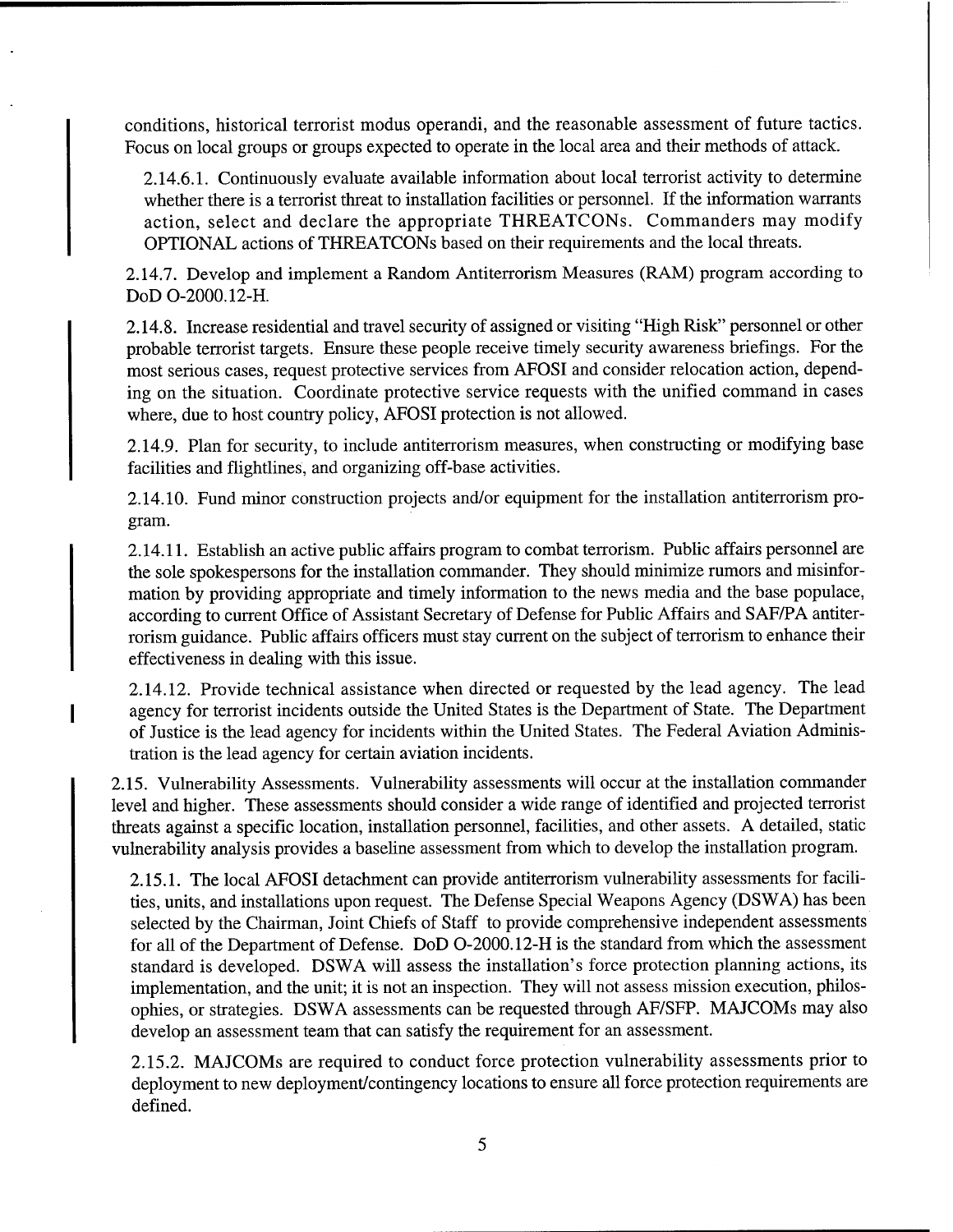2.16. Commanders At All Echelons.

2.16.1. Ensure all members traveling overseas, including family members, on official travel, receive Level I Antiterrorism Awareness Training.

2.16.2. Ensures members traveling overseas reviews terrorist threat levels and travel advisories.

2.16.3. Ensure anyone traveling to DoD-designated high-threat areas as defined in the Foreign Clearance Guide is briefed on the Assistant Secretary of Defense for Special Operations and Low-Intensity Conflict (OASD SO/LIC) or USAF/ILT DoD Travel Security Advisories, and any Federal Aviation Administration (FAA) travel advisories.

2.16.4. Ensure high-risk personnel and personnel assigned to high-risk billets attend formal training as set forth in DoDI 2000.14.

2.16.5. Plan, train, exercise, and execute antiterrorism measures as specified in DoD 0-2000.12-H, where appropriate. Each organization implements physical security procedures to protect against terrorism by installing physical security equipment, implementing THREATCONS, employing RAMS, and responding to terrorist acts.

2.16.6. Integrate lessons learned using after-action reports from actual incidents and operational exercises to correct deficiencies in doctrine, organization, training, education, budgeting, and equipment according to Joint Pub 1-03.30, *Joint After-Action Reporting System.* 

2.17. Defense Attach E and Security Assistance Organizations Overseas and under the US Diplomatic Mission. These organizations coordinate their AT programs with the Chief of Mission and comply with Department of State standards, in accordance with 22 U.S.C. 58 and DoDI 5210.84, *Security of DoD Personnel at U.S. Missions Abroad.* 

2.18. A11 Agencies. All agencies report THREATCON changes per AFI 10-206, *Operational Reporting.* MAJCOM/SPs and FOAs assess and relay the THREATCON status to their assigned units and HQ USAF/SFO.

2.19. Personal Responsibilities. All personnel must exercise proper caution to reduce vulnerability. Attachment 1 lists several references that identify measures that may reduce personal vulnerability to terrorism.

**3. Standards.** DoDD 2000.12. established the handbook, DoD 0-2000.12-H as the standard that shall apply to all AT force protection efforts of the Department of Defense. Look to this document as well as DoDD 2000.12 for further general guidance.

**4. Training.** The Chairman, Joint Chiefs of Staff, directed all DoD personnel receive predeployment antiterrorism awareness training prior to deployment to any overseas locations (i.e., outside 50 states or US territories). The goal is to standardize training and preparation actions and bring consistency throughout the Department of Defense. This awareness training includes family members traveling on official orders and DoD civilians. The Air Force Chief of Staff further directed that antiterrorist awareness be instilled at all levels of education and training from accession through separation, with annual refresher training. Training will be developed for officer and enlisted professional military education and be developed for enlisted promotion fitness examinations and study materials.

4.1. The Department of Defense has instituted four levels of antiterrorism awareness training.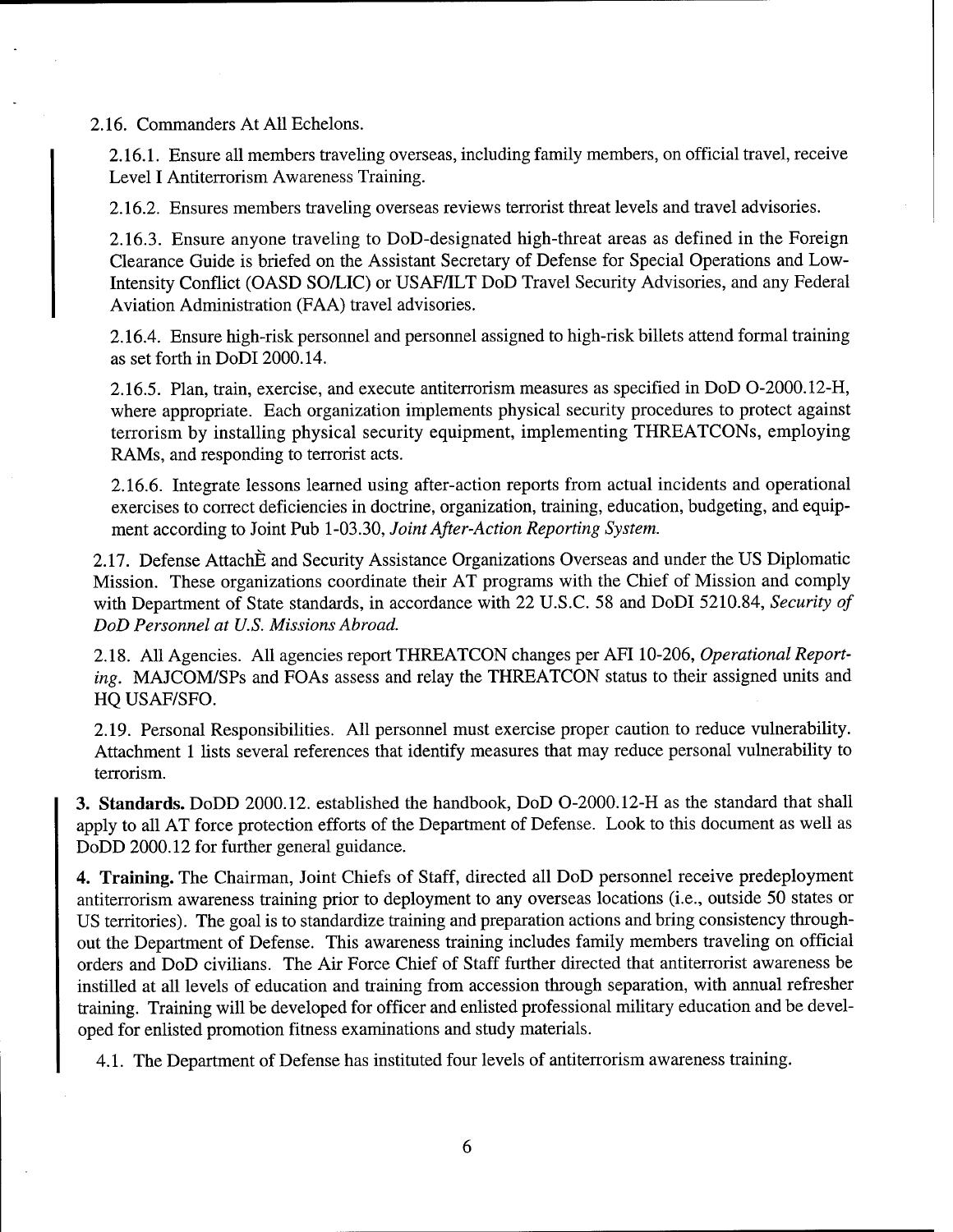4.1.1. Level I. Individual Personnel Protection Awareness Training. Individual awareness training is an essential element of an overall force protection program. Each individual must share in this responsibility by ensuring a level of alertness and supporting personal protective measures.

4.1.1.1. Commanders will ensure all personnel receive Level I training within six months of deployment, including TDYs and leave, and otherwise at least yearly as part of the annual ancillary training program. Documentation/certification of training will be in accordance with the current documentation methods for other ancillary training requirements. Family members traveling on official business will receive this training prior to departure.

4.1.1.2. Those individuals traveling to a geographic Commander in Chief's (CINCs) area of responsibility (AOR), e.g., Combatant Commander's AOR, will receive AOR-specific predeployment guidance and training on antiterrorism protection. This additional information will be provided by the CINCs by any means available to include messages, electronic bulletin boards, World Wide Web pages, but usually on their "Home Page" on the Global Command and Control System. Among the topics that should be addressed are specific terrorist groups and their tactics and methods; localized self-protection measures; commonly used improvised explosive device recognition; etc.

4.1.1.3. Minimum training requirements for Level 1 training are Individual Protective Measures; Personal Protective Measures; Protection for Family Members; and Travel Security. Individuals should also receive a copy of the Joint Staff Guide 5260 *Service Member's Personal Protection Guide: A Self-help Handbook to Combating Terrorism,* July 1996, and Joint Staff *Antiterrorism Individual Protective Measures* folding wallet card.

4.1.1.4. Level I training is provided by the local AFOSI, or if necessary, by an instructor who has completed Level I1 training.

4.1.2. Level I1 Unit Antiterrorism Officer/NCO Training. Each military active duty, guard, or reserve installation will have an antiterrorism officer/NCO assigned. Units that deploy of sufficient size to function as a primary deployed component will also have at least one AT officer/NCO assigned and responsible to the commander for antiterrorism planning and program management.

4.1.2.1. Level I1 training is designed for individual qualification for those assigned as the antiterrorism officer/NCO. This course also serves as the primary venue for training antiterrorism representatives that deploy forward. Each antiterrorism officer and NCO will need to attend Level I1 as well as several individuals on each mobility UTCs QFEBA/B/C. Anyone graduating from Level I1 can provide Level I training, if necessary.

4.1.2.2. Level I1 training is a one-week resident course currently taught at Indian Springs Auxiliary Field, Nellis AFB NV. It is designed for the AT officer and NCO, those individuals likely to deploy forward, and MAJCOM/staff AT representatives. Course quotas are controlled by HQ USAFISFP, Force Protection Division.

4.1.3. Level 111. Commander Antiterrorism Training. Training is designed for squadron, group, and wing commanders. Squadron commanders will receive this education during their MAJCOM's squadron commander orientation seminars. Group and wing commanders will receive this education through the group and wing commanders courses at Maxwell AFB AL.

4.1.4. Level IV. Executive-Level Commander Training. This training is accomplished through the National Defense University. It is designed for installation commanders, JTF/Battle Group-type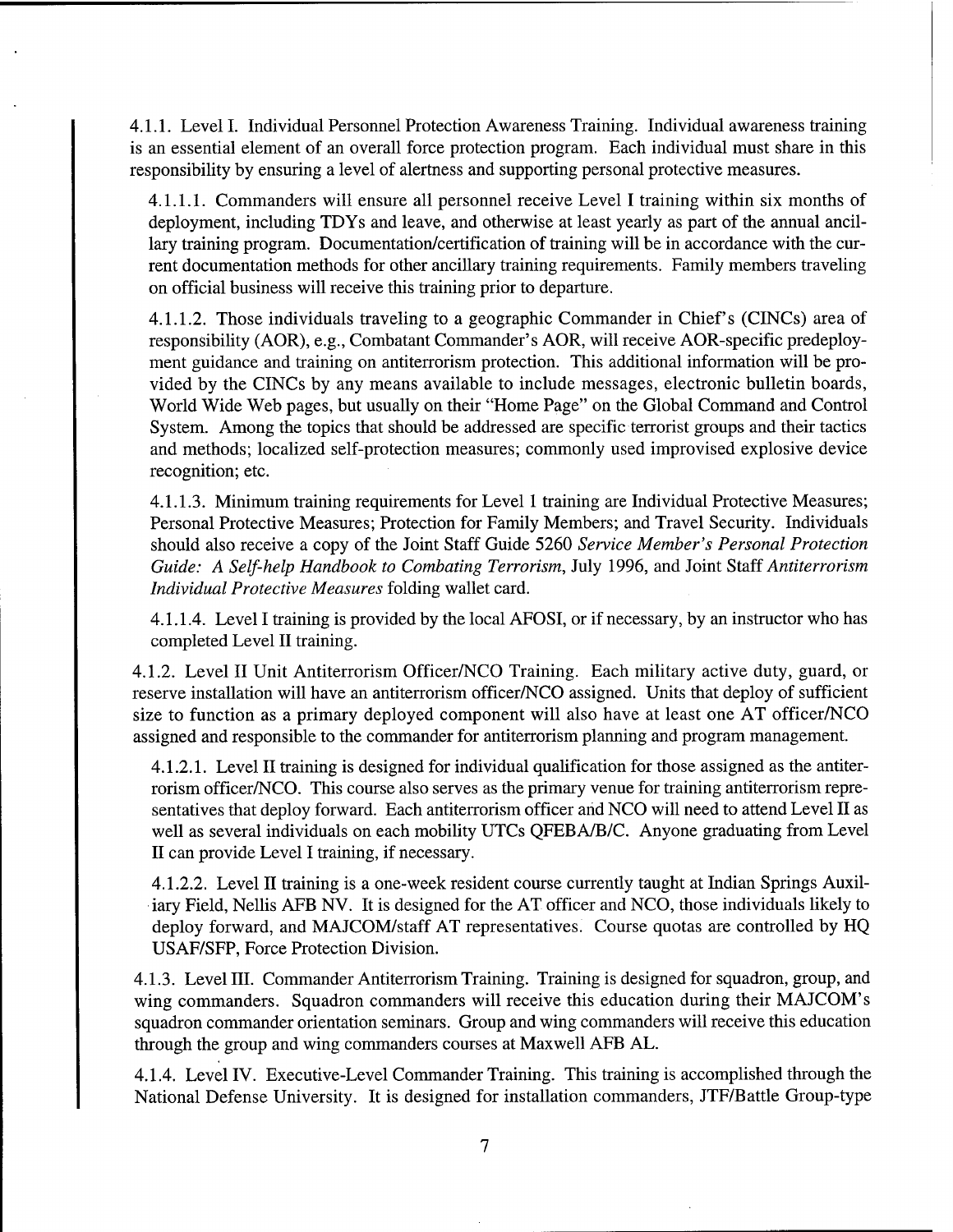commanders, and those responsible for antiterrorism policy, planning, and execution. CINCs and Services will nominate candidates for this three-day seminar. Nominee's selection will be based by position on assignment in or to high risk locales.

> Richard **A.** Coleman, Brigadier General, USAF Director of Security Forces

 $\sim$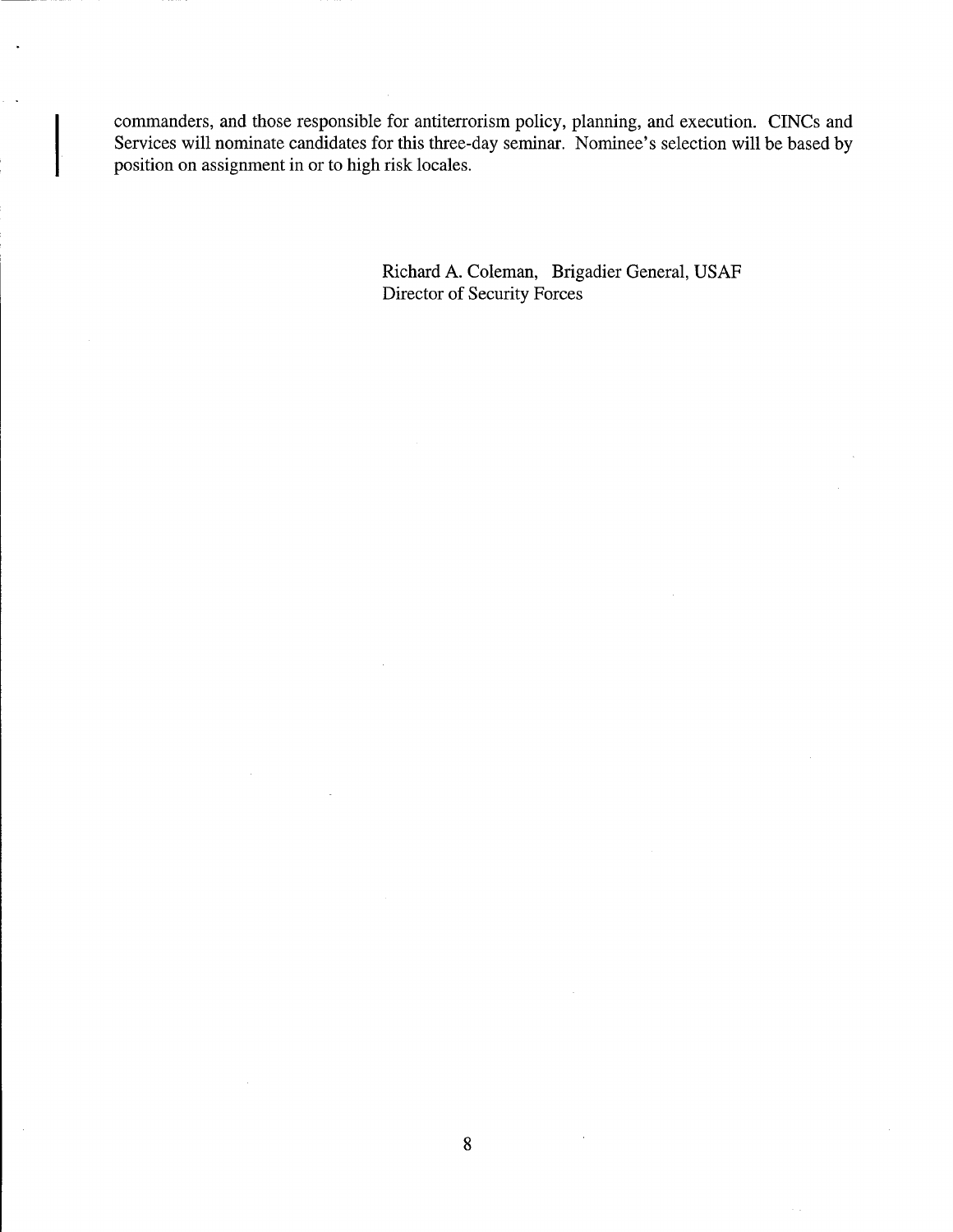#### Attachment 1

# **GLOSSARY OF ANTITERRORISM REFERENCES, ABBREVIATIONS, ACRONYMS, AND TERMS**

#### References

DoDD *1300.7, Training and Education Measures Necessary to Support the Code of Conduct,* December *23,1988* 

DoDD *2000.12, DoD Combating Terrorism Program,* September *15, 1996.* 

DoD *0-2000.12-H, Protection of DoD Personnel and Activities Against Acts of Terrorism and Political Turbulence,* February *1993,* with Change *1* 

DoDI *2000.14, DoD Combating Terrorism Program Procedures,* June *15, 1994* 

DoDD *5200.8, Security of Military Installations and Resources,"* April *25, 1991* 

DoD *5200.8-R, Physical Security Program (C31),* May *1991* 

DoDI *5210.84, Security of DoD Personnel at U.S. Missions Abroad,* January *22, 1992* 

Joint Pub *1-03.30, Joint After-Action Reporting System,* April *15, 1991* 

Joint Pub *3-07.2, Joint Tactics, Techniques, and Procedures for Antiterrorism,* May *1993* 

*United States Air Force Foreign Clearance Guide* 

Joint Staff Guide *5260, Service Member's Personal Protection Guide: A Self-help Handbook to Combating Terrorism,* July *1996.* 

Joint Staff Pamphlet *5260, Coping With Violence, Personal Protection Pamphlet,* July *1996.* 

I Joint Staff *Antiterrorism Individual Protective Measures,* folding wallet card

AFI *10-206, Reporting Instructions* 

AFI *13-207, Preventing and Resisting Aircraft Piracy* 

AFI *3 1-101, The Air Force Physical Security Program* 

AFI *31-209, The Air Force Resources Protection Program* 

AFI *32-4001, Disaster Preparedness Planning and Operations* 

AFPD *35-1, Public Afairs Management* 

AFPD *35-2, Public Communication Programs* 

AFI *35-102, Crisis Planning, Management and Response* 

AFI *36-2202, Managing and Conducting Military Training Programs* 

AFI *36-2209, Code of Conduct Training* 

AFCAT *36-2223, USAF Formal Schools* (Policies, Responsibilities, General Procedures, and Course Announcements)

AFI *7 1* -*101,* Vol. *I, Criminal Investigations, Counterintelligence, and Protective Service Matters*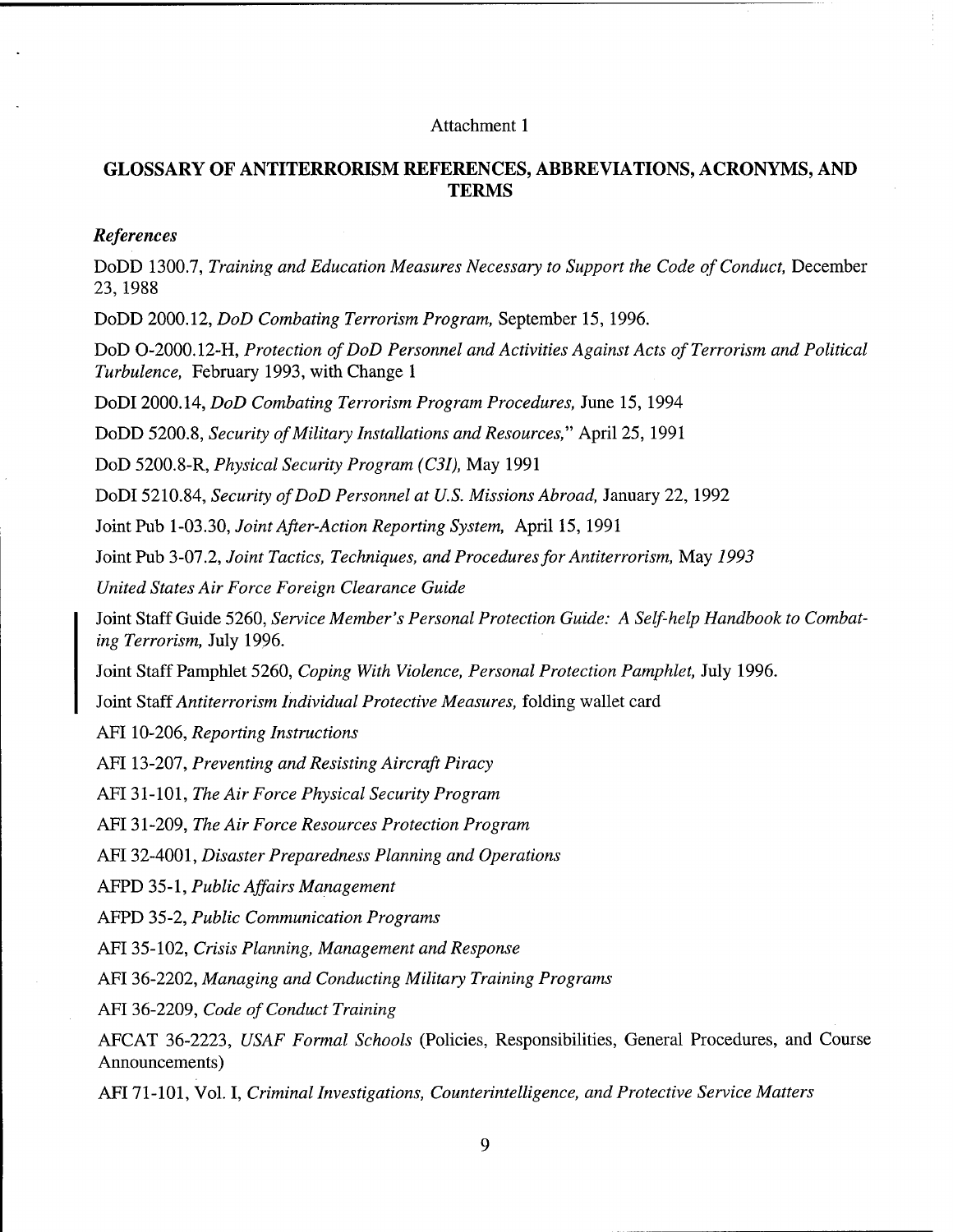AFI 71-101, Vol. 11, *Criminal Investigations, Counterintelligence, and Protective Service Matters*  AR 525-13, *The Army Combating Terrorism Program, 26 June 92* 

# *Abbreviations and Acronyms*

AT-Antiterrorism

CI-Counterintelligence

CT-Counterterrorism

DoD-Department of Defense

FOA-Field Operating Agency

FOUO-For Official Use Only

FP-Force Protection

MAJCOM-Major Command

RAM-Random Antiterrorism Measures

SOFA-Status of Forces Agreement

THREATCON—Terrorist Threat Condition

# *Terms*

Antiterrorism Program Element 28047F-Includes manpower authorizations, antiterrorism equipment, procurement, military construction, and the associated costs specifically identified and measurable to those resources and activities associated with the Air Force Antiterrorism Program.

Antiterrorism (AT)—Defensive measures used to reduce the vulnerability of individuals and property to terrorist acts, including limited response and containment by local military forces.

Combating Terrorism-Actions, including AT and CT, taken to oppose terrorism throughout the entire threat spectrum.

Counterterrorism (CT)-Offensive measures taken to prevent, deter, and respond to terrorism.

DoD Random Antiterrorism Measures (RAM) Program-Random, multiple security measures that consistently change the look of an installation's security program. RAMS introduce uncertainty to an installation's overall security program to defeat surveillance attempts and make it difficult for a terrorist to accurately predict our actions.

Force Protection-Security program designed to protect service members, civilian employees, family members, facilities, and equipment, in all locations and situations, accomplished through planned and integrated application of combating terrorism, physical security, operations security, personnel protective services, and supported by intelligence, counterintelligence, and other security programs to ensure combat capability.

High-Risk Billet (Position)-Authorized personnel billet (identified and recommended by appropriate authority) that because of grade, assignment, travel itinerary, or symbolic value may make those personnel filling them an especially attractive or accessible terrorist target.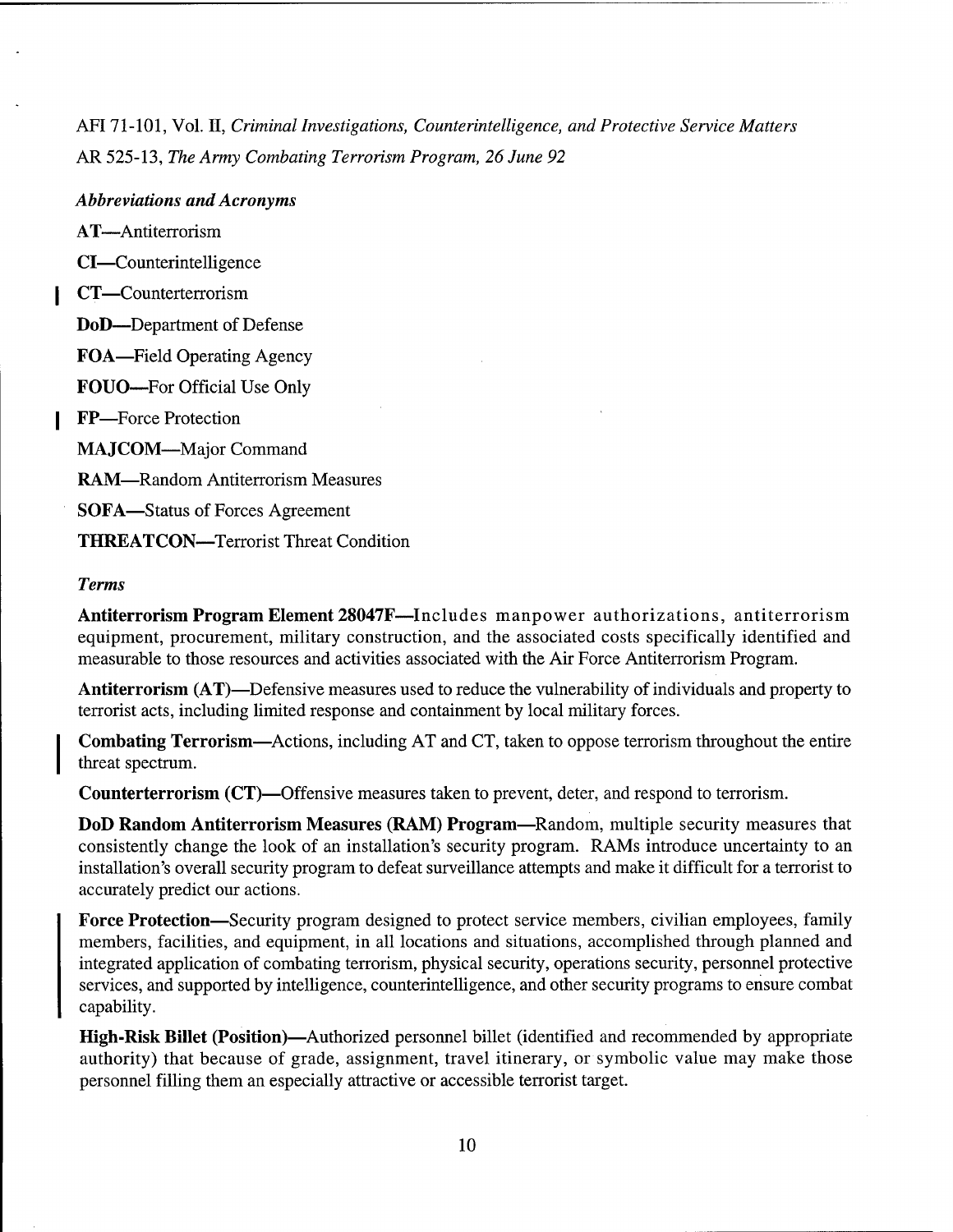High-Risk Personnel--US personnel and their family members whose grade, assignment, travel itinerary, or symbolic value may make them especially attractive or accessible terrorist targets. MAJCOM and FOA commanders determine this designation and apply it to senior Air Force officials in high-threat areas.

High-Risk Targets—US material resources and facilities that, because of mission sensitivity, ease of access, isolation, and symbolic value may be an especially attractive or accessible terrorist target. Installation commanders may designate other US facilities such as clubs, base exchanges, commissaries, passenger terminals, and DoD schools as high-risk targets because they concentrate large numbers of US personnel. This category is for use in local planning and does not require reporting to HQ USAF.

High-Threat Areas-Countries, geographic regions, or transportation centers that the Office of the Assistant Secretary of Defense for Special Operations and Low-Intensity Conflict (ASD(SO/LIC)) or the regional commander in chief identifies as having significant, actual, or potential terrorist activity. This designation requires DoD individuals assigned to or traveling through the identified areas to take precautions to reduce their vulnerability to terrorism. Rapid changes in terrorism may require HQ AFOSI to designate countries as high-threat based on threats unique to the Air Force, or on intelligence information that indicates a terrorist threat. The current list of high-threat areas is in the US Air Force Foreign Clearance Guide.

Hostage-A hostage is anyone held against their will to compel US officials to take or not take specific actions.

Protective Services—AFOSI measures to increase the personal protection of dignitaries and others under the protection of the Air Force or DoD (see AFI 71-101, Vol. 11).

Terrorism-The calculated use of violence or threat of violence to inculcate fear, intended to coerce or to intimidate governments or societies in the pursuit of goals that are generally political, religious, or ideological. OR The unlawful use or threatened use of violence against individuals or property to coerce or intimidate government or societies, often to achieve political, religious, or ideological objectives.

Terrorist Threat Assessment-Assessments used to determine threat levels, implement security decisions, and establish awareness and training requirements. The standardized joint-service criteria are the basis for assessments used by the Chairman of the Joint Chiefs of Staff.

Terrorist Threat Conditions (THREATCON)-A Joint Staff-approved program standardizing the military services' identification of, and recommended responses to, terrorist threats against US personnel and facilities. This program facilitates interservice coordination and support for antiterrorism activities. Military services are always in one of the following five THREATCONs:

- THREATCON NORMAL. Applies when a general threat of possible terrorist activity exists, but warrants only a routine security posture.
- THREATCON ALPHA. Applies when there is a general threat of possible terrorist activity against personnel and facilities, the nature and extent of which are unpredictable, and circumstances do not justify full implementation of THREATCON BRAVO measures. However, it may be necessary to implement certain measures from higher THREATCONs resulting from intelligence received or as a deterrent. The measures in this THREATCON must be capable of being maintained indefinitely.
- THREATCON BRAVO. Applies when an increased and more predictable threat of terrorist activity exists. The measures in this THREATCON must be capable of being maintained for weeks without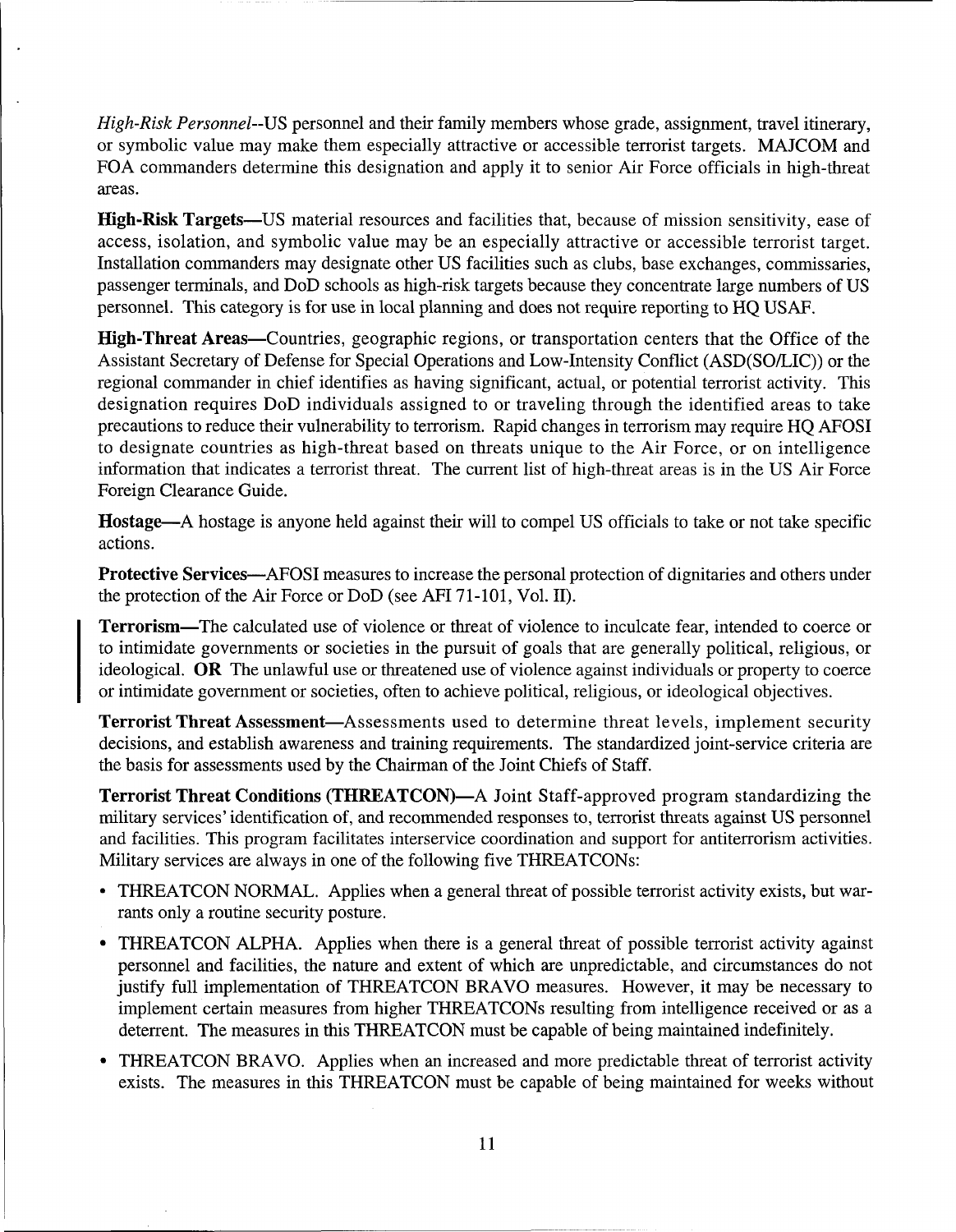causing undue hardship, affecting operational capability, or aggravating relations with local authorities.

- THREATCON CHARLIE. Applies when an incident occurs or intelligence is received indicating  $\bullet$ some form of terrorist action against personnel and facilities is imminent. Implementation of this THREATCON for more than a short period probably creates hardship and affects the peacetime activities of the unit and its personnel.
- THREATCON DELTA. Implementation applies in the immediate area where a terrorist attack has occurred or when intelligence has been received that terrorist action against a specific location or person is likely.

US Air Force Antiterrorism Program-A series of training, plans, policies, and measures to protect US Air Force personnel, their families, resources, and installations from terrorist attacks and reduce their vulnerability.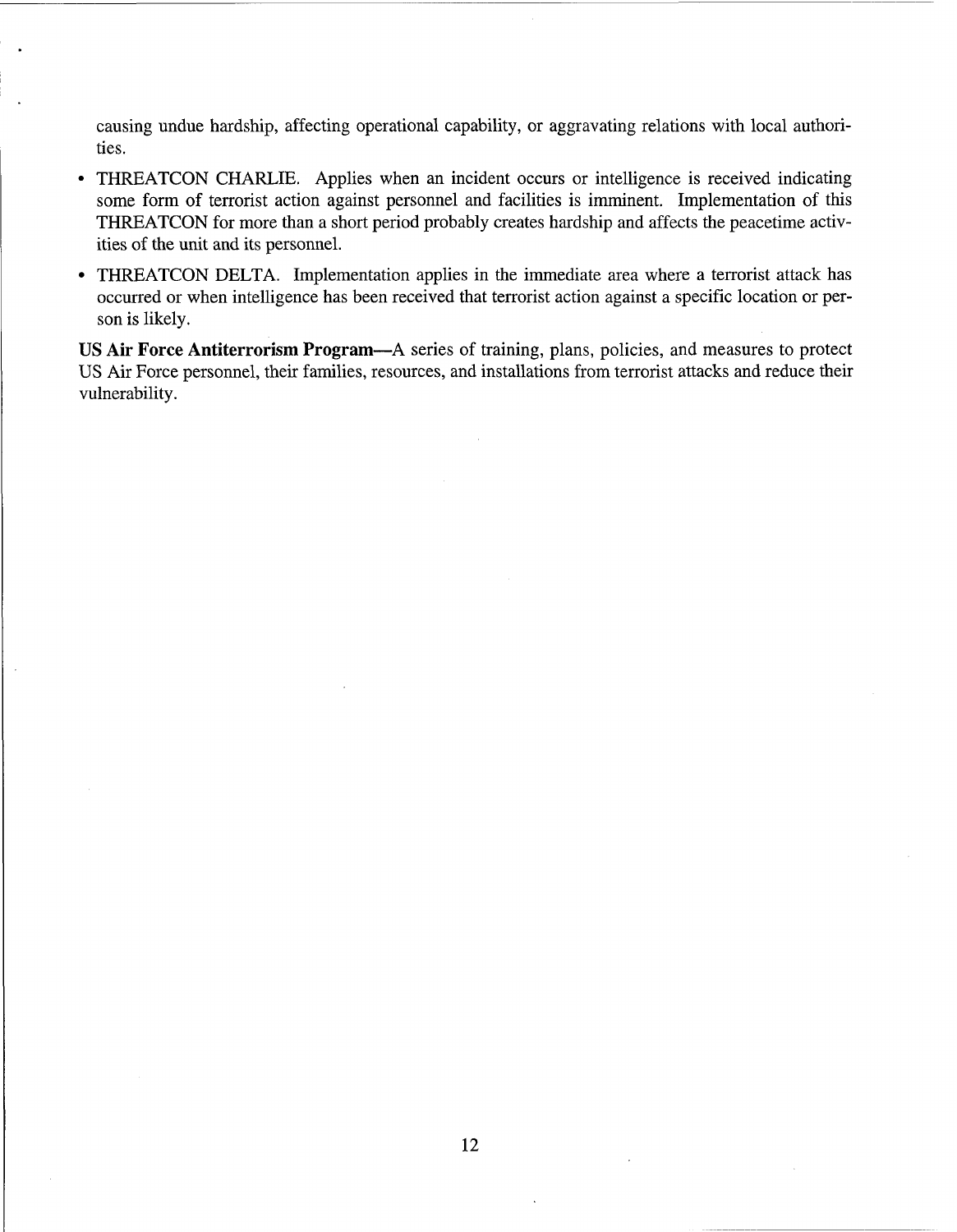#### Attachment 2

### **TERRORISM THREAT CONDITIONS (THREATCONS)**

**A2.1.** The Terrorism THREATCONS listed below describe progressive levels of terrorist threats to US military facilities and personnel. As Joint Chiefs of Staff-approved terminology, these terms, definitions, and recommended security measures are intended to facilitate interservice coordination and support of US military antiterrorism and force protections activities. Selection of the appropriate response to terrorist threats will remain the responsibility of the commander having jurisdiction or control over the threatened facilities or personnel.

A2.1.1. THREATCON NORMAL: No specific measures.

A2.1.2. THREATCON ALPHA:

A2.1.2.1. Measure 1. At regular intervals, remind all personnel and dependents to be suspicious and inquisitive about strangers, particularly those carrying suitcases or other containers. Watch for unidentified vehicles on or in the vicinity of United States installations. Watch for abandoned parcels or suitcases and any unusual activity.

A2.1.2.2. Measure 2. The duty officer or personnel with access to building plans as well as the plans for area evacuations must be available at all times. Key personnel should be able to seal off an area immediately. Key personnel required to implement security plans should be on-call and readily available.

A2.1.2.3. Measure 3. Secure buildings, rooms, and storage areas not in regular use.

A2.1.2.4. Measure 4. Increase security spot checks of vehicles and persons entering the installation and unclassified areas under the jurisdiction of the United States.

A2.1.2.5. Measure 5. Limit access points for vehicles and personnel commensurate with a reasonable flow of traffic.

A2.1.2.6. Measure 6. As a deterrent, apply measures 14,15,17, or 18 from THREATCON BRAVO either individually or in combination with each other.

A2.1.2.7. Measure 7. Review all plans, orders, personnel details, and logistics requirements related to the introduction of higher THREATCONs.

A2.1.2.8. Measure 8. Review and implement security measures for high-risk personnel as appropriate.

A2.1.2.9. Measure 9. As appropriate, consult local authorities on the threat and mutual antiterrorism measures.

A2.1.2.10. Measure 10. To be determined.

#### **A2.2.** THREATCON BRAVO:

A2.2.1. Measure 11. Continue, or introduce, all measures listed in THREATCON ALPHA, and warn personnel of any other form of attack to be used by terrorists.

A2.2.2. Measure 12. Keep all personnel involved in implementing antiterrorism contingency plans on call.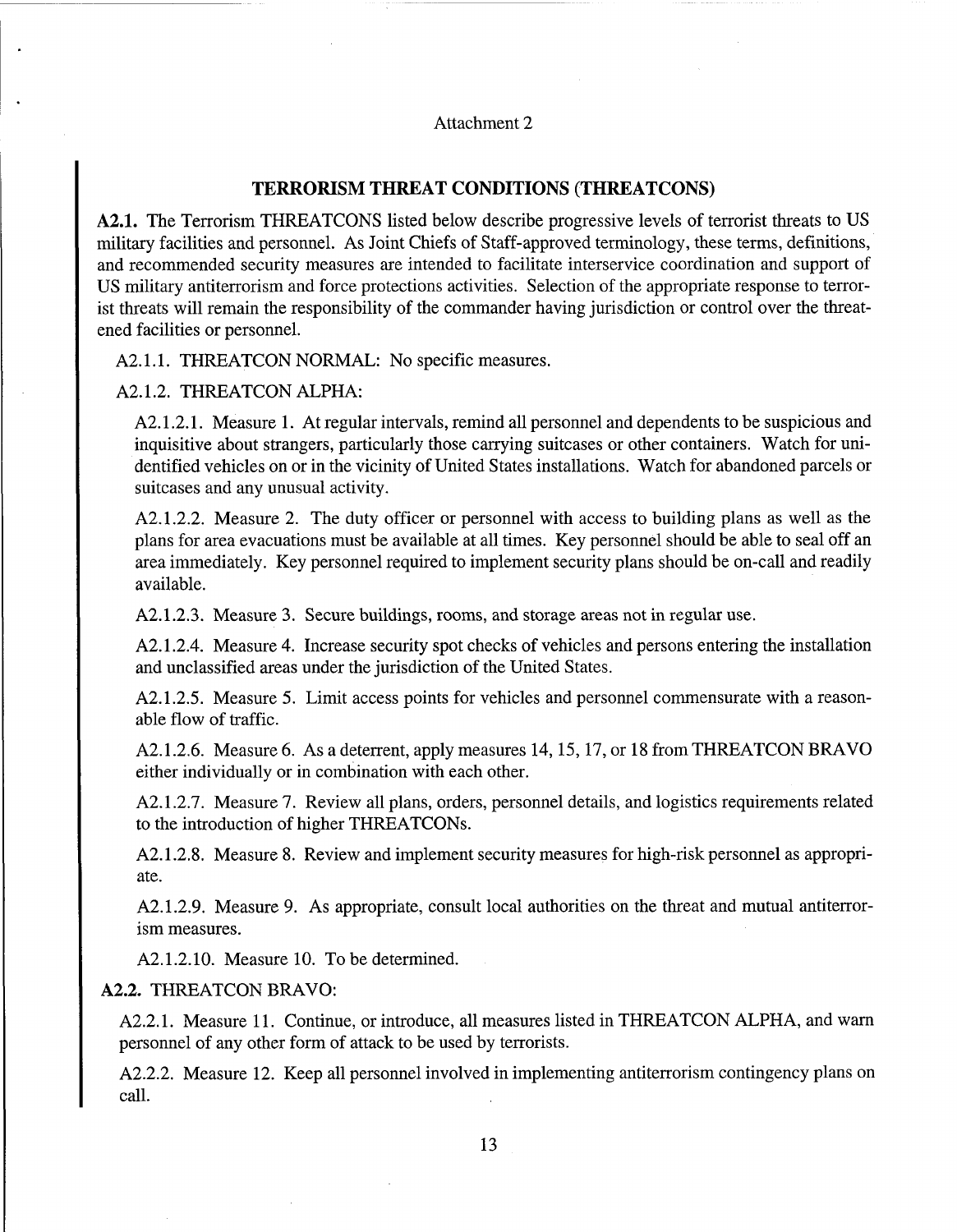A2.2.3. Measure 13. Check plans for implementation of the next THREATCON.

A2.2.4. Measure 14. Move cars and objects; e.g., crates and trash containers, at least 25 meters from buildings, particularly buildings of a sensitive of a sensitive nature. Consider centralized parking,

A2.2.5. Measure 15. Secure and regularly inspect all buildings, rooms, and storage areas not in regular use.

A2.2.6. Measure 16. At the beginning and end of each workday, as well as at other regular and frequent intervals, inspect the interior and exterior of buildings in regular use for suspicious packages.

A2.2.7. Measure 17. Examine mail (above the regular examination process) for letter or parcel bombs.

A2.2.8. Measure 18. Check all deliveries to messes, clubs, etc. Advise dependents to check home deliveries.

A2.2.9. Measure 19. Increase surveillance of domestic accommodations, schools, messes, clubs, and other soft targets to improve deterrence and defense, and to build confidence among staff and dependents.

A2.2.10. Measure 20. Make staff and dependents aware of the general situation in order to stop rumors and prevent unnecessary alarm.

A2.2.11. Measure 21. At an early stage, inform members of local security committees of actions being taken. Explain reasons for actions.

A2.2.12. Measure 22. Physically inspect visitors and randomly inspect their suitcases, parcels, and other containers. Ensure proper dignity is maintained, and if possible, ensure female visitors are inspected only by a female qualified to conduct physical inspections.

A2.2.13. Measure 23. Operate random patrols to check vehicles, people, and buildings.

A2.2.14. Measure 24. Protect off-base military personnel and military vehicles in accordance with prepared plans. Remind drivers to lock vehicles and check vehicles before entering or exiting the vehicle.

A2.2.15. Measure 25. Implement additional security measures for high-risk personnel as appropriate.

A2.2.16. Measure 26. Brief personnel who may augment guard forces on the use of deadly force. Ensure there is no misunderstanding of these instructions.

A2.2.17. Measure 27. As appropriate, consult local authorities on the threat and mutual antiterrorism measures.

A2.2.18. Measures 28-29. To be determined.

# **A2.3.** THREATCON CHARLIE:

A2.3.l. Measure 30. Continue, or introduce, all measures listed in THREATCONs ALPHA and BRAVO.

A2.3.2. Measure 31. Keep all personnel responsible for implementing antiterrorism plans at their places of duty.

A2.3.3. Measure 32. Limit access points to the absolute minimum.

A2.3.4. Measure 33. Strictly enforce control of entry. Randomly search vehicles.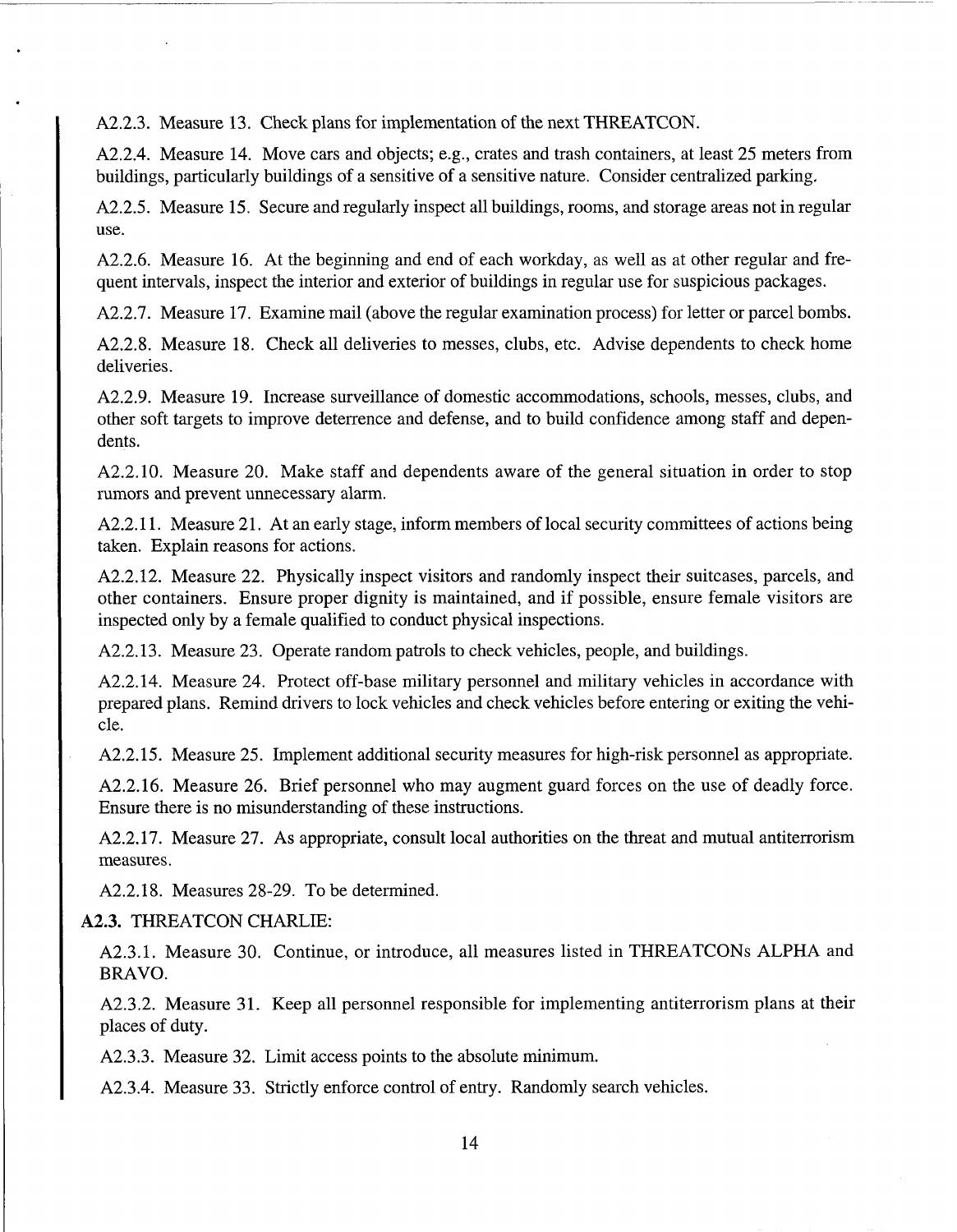A2.3.5. Measure 34. Enforce centralized parking of vehicles away from sensitive buildings.

A2.3.6. Measure 35. Issue weapons to guards. Local orders should include specific orders on issue of ammunition.

A2.3.7. Measure 36. Increase patrolling of installation.

A2.3.8. Measure 37. Protect all designated vulnerable points. Give special attention to vulnerable points outside the military establishment.

A2.3.9. Measure 38. Erect barriers and obstacles to control traffic flow.

A2.3.10. Measure 39. Consult local authorities about closing public (and military) roads and facilities that might make sites more vulnerable to attacks.

A2.3.11. Measure 40. To be determined.

#### **A2.4.** THREATCON DELTA:

A2.4.1. Measure 41. Continue, or introduce, all measures listed for THREATCONs ALPHA, BRAVO and CHARLIE.

A2.4.2. Measure 42. Augment guards as necessary.

A2.4.3. Measure 43. Identify all vehicles within operational or mission support areas.

A2.4.4. Measure 44. Search all vehicles and their contents before allowing entrance to the installation.

A2.4.5. Measure 45. Control access and implement positive identification of all personnel--no excep tions.

A2.4.6. Measure 46. Search all suitcases, briefcases, packages, etc., brought into the installation.

A2.4.7. Measure 47. Control access to all areas under the jurisdiction of the United States.

A2.4.8. Measure 48. Make frequent checks of the exterior of buildings and of parking areas.

A2.4.9. Measure 49. Minimize all administrative journeys and visits.

A2.4.10. Measure 50. Coordinate the possible closing of public and military roads and facilities with local authorities.

A2.4.11. Measure 51. To be determined.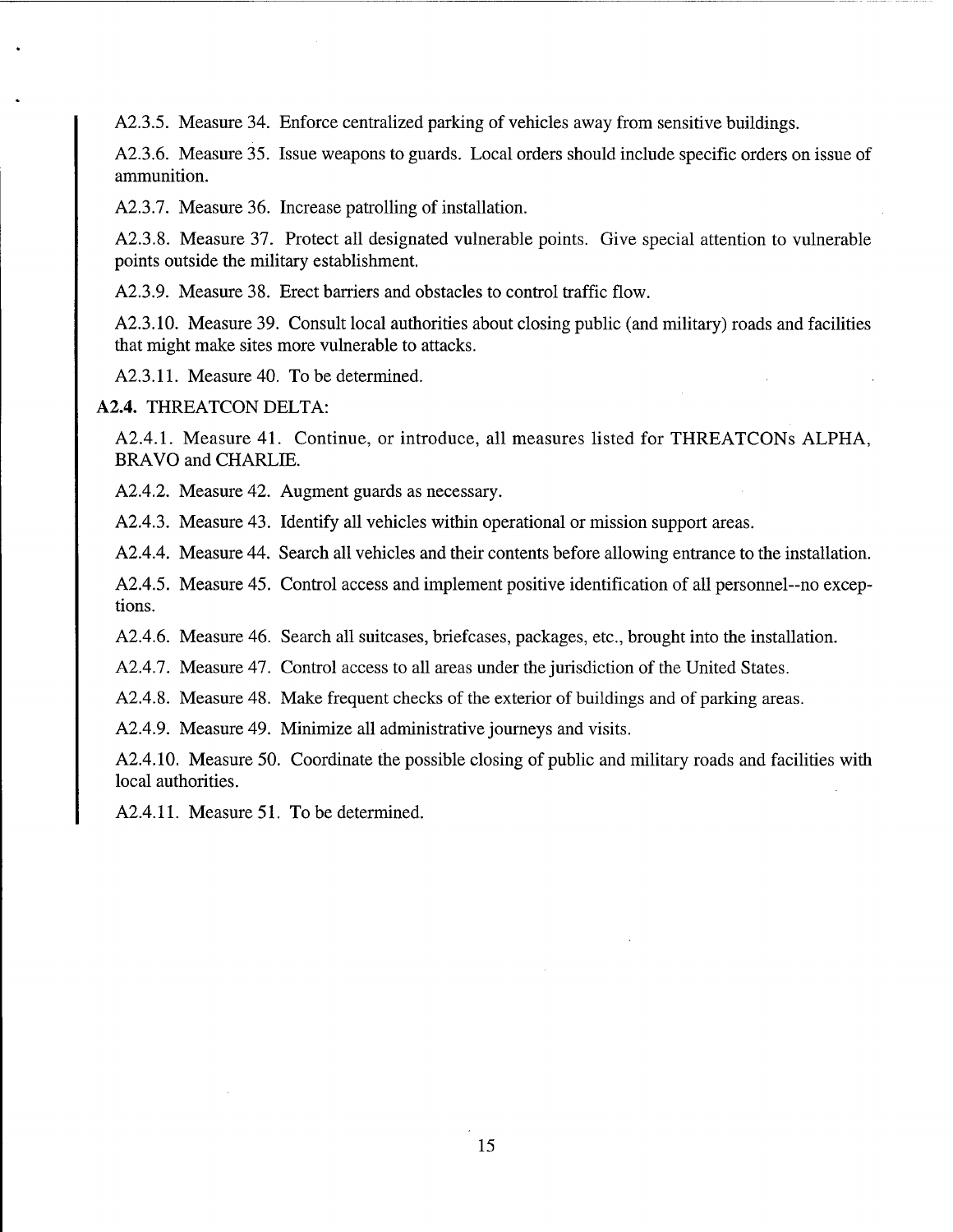# Attachment 3

# **TERRORIST THREAT ASSESSMENT GUIDELINES**

**A3.1.** The purpose of this attachment is to:

A3.1.1. Establish a common terrorist threat assessment scale for use by DOD intelligence agencies.

A3.1.2. Provide commanders and other consumers of terrorist threat assessments, a definition of ter rorist threat levels and a description of the factors used to assign a threat level in a given country.

**A3.2.** In assessing the terrorist threat to US personnel and interests, DoD intelligence agencies use a five step scale to describe the severity of the threat. The following lists the threat levels and the combinations of analysis-based factors which determine the level:

A3.2.1. CRITICAL.

A3.2.2. HIGH.

A3.2.3. MEDIUM.

A3.2.4. LOW.

A3.2.5. NEGLIGIBLE.

**A3.3.** Terrorist threat levels are a product of the following six factors:

A3.3.1. Existence. A terrorist group is present, assessed to be present, or able to gain access to a given country or locale.

A3.3.2. Capability. The acquired, assessed, or demonstrated level of capability to conduct terrorist attacks.

A3.3.3. Intentions. Recent demonstrated anti-US terrorist activity, or stated or assessed intent to con duct such activity.

A3.3.4. History. Demonstrated terrorist activity over time.

A3.3.5. Targeting. Current credible information on activity indicative of preparations for specific ter rorist operation.

A3.3.6. Security Environment. The internal political and security considerations that impact on the capability of terrorist elements to carry out their intentions.

**A3.4.** Threat levels are the result of combinations of the following factors based on analysis:

A3.4.1. Critical. Factors of existence, capability, and targeting must be present. History and inten tions may or may not be present.

A3.4.2. High. Factors of existence, capability, history, and intentions must be present.

A3.4.3. Medium. Factors of existence, capability, and history must be present. Intentions may or may not be present.

A3.4.4. Low. Existence and capability must be present. History may or may not be present.

A3.4.5. Negligible. Existence and/or capability may or may not be present.